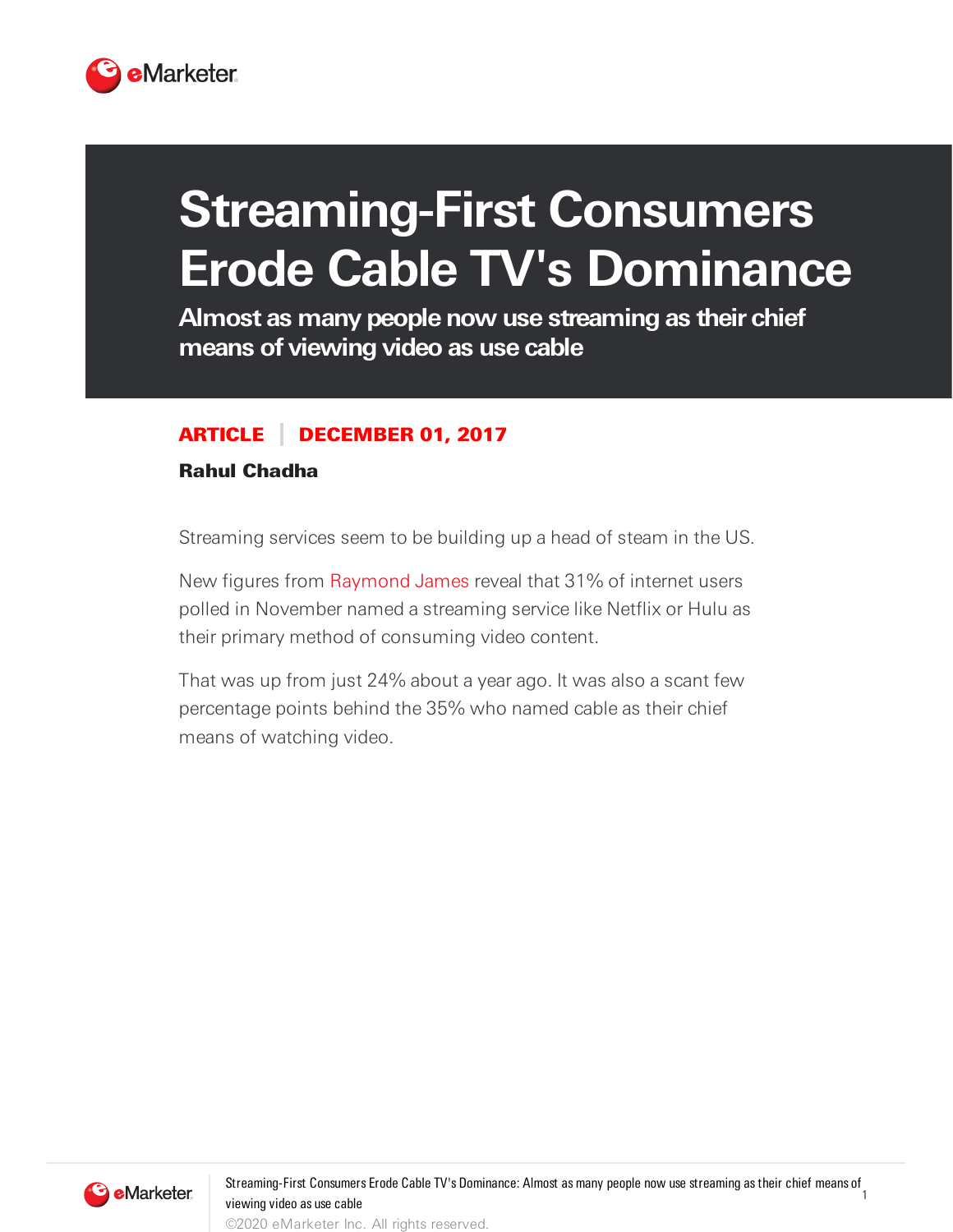

But Raymond James also concluded that consumers are not really eliminating their cable subscriptions as much as "cord-shaving," or reducing their cable packages to so-called skinny bundles that offer fewer channels at a reduced price.

Among the top reasons given by those who retained cable packages for traditional TV service were access to broadcast TV channels, sports content and premium channels.

On the other end, streaming's success can pretty much be summed up in one word—Netflix. Over three-quarters (76%) of respondents named Netflix as one of the services they would pay for if they had to choose just three, based on their current budget.

Netflix's strategy of picking up the back catalogs of content studios at cut-rate prices is long gone, now that it's demonstrated that even decades-old content can still have value in the digital era.

But the company's pivot to creating its own original content appears to be working. According to data from RBC Capital [Markets,](https://www.rbccm.com/en/) 58% of Netflix subscribers surveyed in November said the company's original content influenced their decision to sign up.

Netflix appears to be doubling down on its originals strategy. In its Q3 earnings call, the company said it planned to spend \$8 billion on